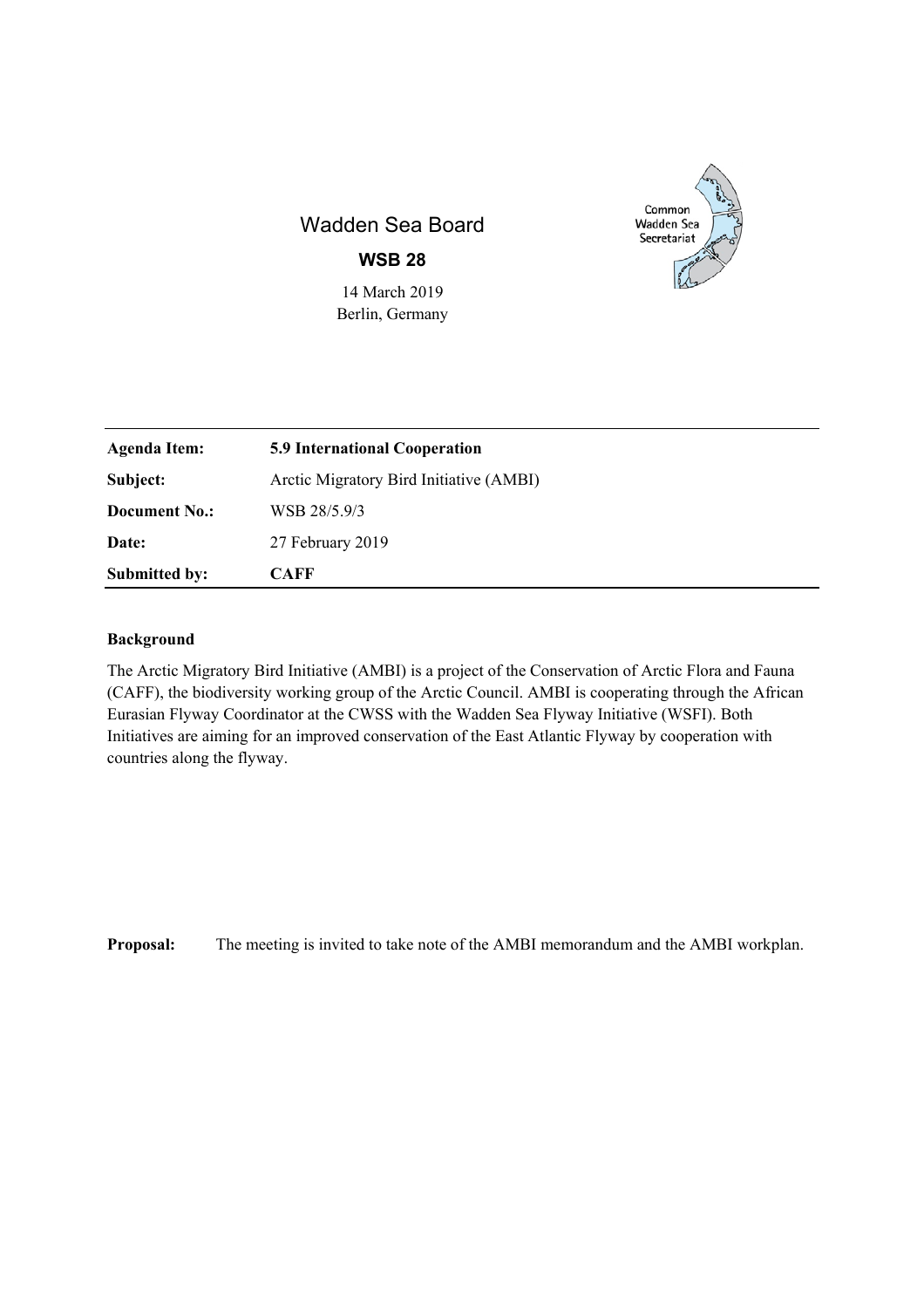



Memorandum *26/02/2019* 

**Arctic Migratory Birds Initiative (AMBI), African‐Eurasian Flyway (AFEU) Workplan 2019‐2023, and AMBI AFEU Coordinator**  *For information and guidance to the Wadden Sea Board* 

# **ISSUE**:

This document provides background on CAFF's Arctic Migratory Birds Initiative (AMBI), its objectives and actions for the African‐Eurasian Flyway, and outlines areas of current and potential future cooperation with the Trilateral Wadden Sea Cooperation (TWSC), the CWSS and the Wadden Sea Flyway Initiative (WSFI) for consideration by the Wadden Sea Board.

In addition, CAFF takes the opportunity to present the components of the recently completed AMBI workplan relevant to the WSFI (Annex 1).

# **AMBI AFRICAN EURASIAN (AFEU) FLYWAY AND COORDINATOR:**

The AMBI AFEU Coordinator position was launched in 2018 and is currently funded for one year (May 2018‐May 2019). The AFEU Coordinator joins the AMBI coordination team, comprised of the CAFF Secretariat, AMBI Global Coordinator and AMBI Americas Coordinator and AMBI East Asian‐Australasian Flyway Coordinator. This position was identified as a need by the AMBI Steering Group and at various AMBI implementation meetings to help members of AMBI Flyway Committees<sup>1</sup> coordinate, seek funding, develop and implement the actions approved in the AMBI Work Plan. After discussions between CAFF and the CWSS, it was agreed that the AMBI AFEU Coordinator position would be located at the CWSS office in Wilhelmshaven to strengthen cooperation between the bodies and to assist in strategic guidance and support for the position. Main tasks of the AFEU Coordinator:

- ‐ Drafting, coordinating, and compiling strategic documents in close consultation with the AFEU Flyway Committee and other Flyway partners, in particular a policy crosswalk analysis for the AFEU Flyway, the AMBI 2019‐2023 workplan, and an implementation strategy;
- Identifying alignments between AMBI and those of critical partners, and working to build partnership opportunities to achieve common goals;
- ‐ Coordinating actions and activities to implement the AMBI Work Plan 2019‐2023;
- ‐ Mobilizing support from members of the AMBI Flyway Committee and other relevant partners to contribute to flyway implementation activities;
- ‐ Strengthening existing networks along the flyway and creating new connections to support conservation of Arctic migratory birds; and
- ‐ Raising awareness of the importance of international cooperation and concerted action needed to conserve Arctic migratory birds.

To help accomplish these tasks, the Coordinator has participated in several key events:

- ‐ *AMBI implementation workshop (Rovaniemi, October 2018)*: workshop for the preparation of the AMBI Workplan 2019‐2023, with WSFI participation.
- ‐ *Arctic Biodiversity Congress (Rovaniemi, October 2018)*: organized by CAFF, with WSFI participation

<sup>&</sup>lt;sup>1</sup> The AFEU Flyway Committee consists of representatives from Norway, France, Germany, the Netherlands, Spain, the UK, BirdLife International, the African Eurasian Waters Agreement (AEWA), and the CAFF Secretariat.

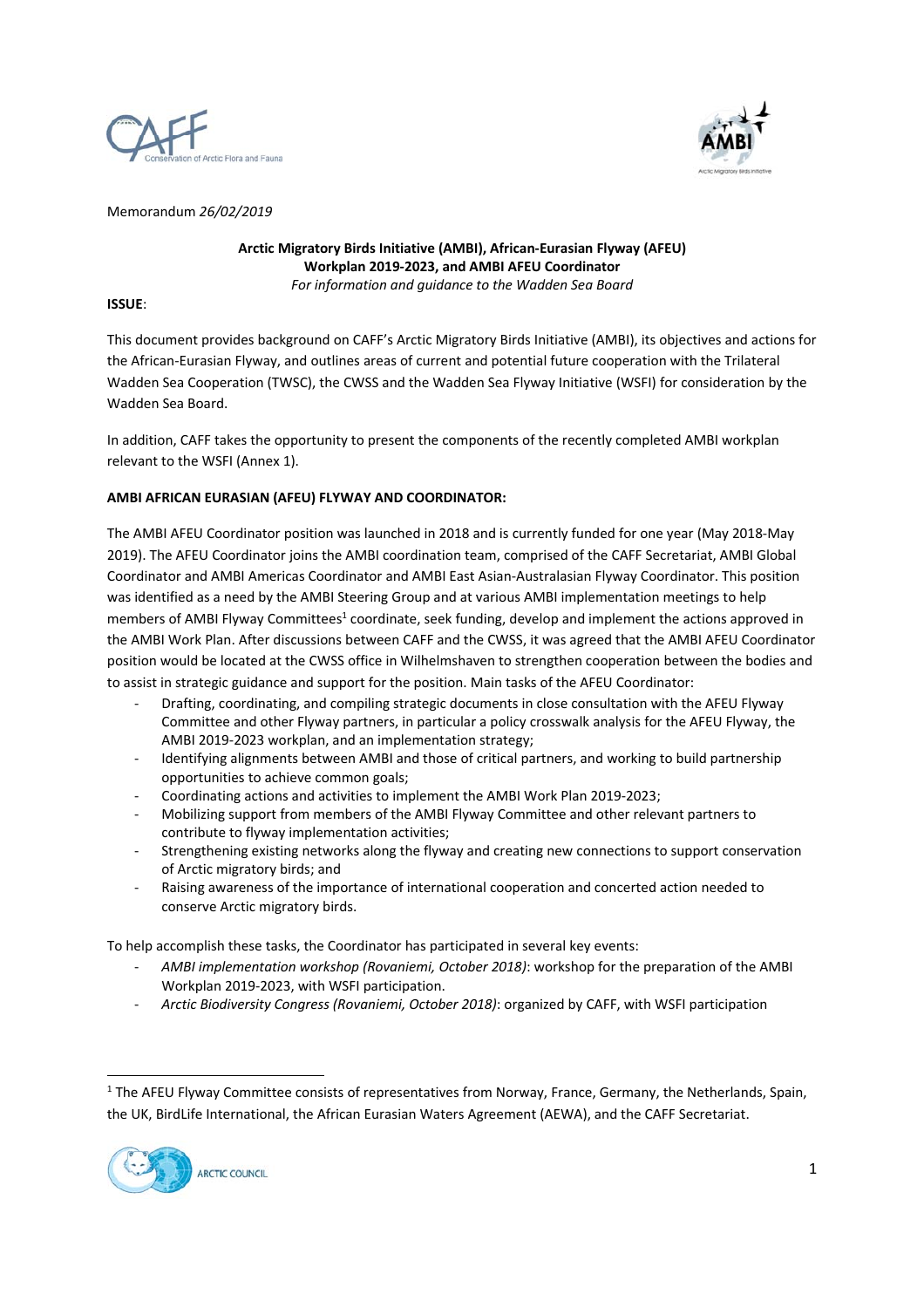



- ‐ *Expert workshop "Environmental protection of the High North" (Berlin, October 2018)*: organized by the German Biodiversity Agency under the  $2<sup>nd</sup>$  Arctic Science Ministerial Conference, attended by the AFEU Coordinator and CAFF Chair (USA).
- ‐ *WSFI Steering Group (Bonn, October 2018)*: participation ahead of the preparatory workshop, together with the AMBI Chair (Evgeny Syroechkovskiy, Russia).
- ‐ *Preparatory meeting for WSFI Arctic workshop in Russia 2019 (Bonn, October 2018)*: together with the AMBI Chair (Evgeny Syroechkovskiy, from Russia).
- ‐ *Wadden Sea Board 27 (Copenhagen, November 2018).*
- ‐ *AEWA MOP7 (Durban, December 2018)*: participation in the MOP and organized a side event in which he presented on behalf of the WSFI, showcasing synergies and common activities between WSFI and AMBI.

Until the end of the position (May 2019), the following activities are envisioned for the AFEU Coordinator:

- ‐ Preparation of the implementation strategy for the AMBI AFEU Workplan 2019‐2023 in consultation with Flyway Committee members (including WSFI) and other Flyway Partners. The implementation strategy will identify concrete activities and projects to undertake under each workplan objective and action, as well as mapping key partnerships to strengthen/establish, budget estimations, and fundraising opportunities;
- ‐ Preparation (under the guidance of the CAFF Board) of a first field visit to Guinea‐Bissau to advance AMBI AFEU Work Plan 2019‐2023 objectives and actions; and
- Participation in the WSFI Steering Group meeting (Bremen, April 2019) with the objective of further discuss pathways for cooperation with Arctic countries and for initiating a WSFI Arctic Workshop.

#### **POTENTIAL AREAS OF COOPERATION BETWEEN AMBI AND THE WSFI/TWSC**

The AMBI Work Plan 2019-2023 covers priority conservation issues and actions relating to migratory Arcticbreeding birds with a focus on habitat conservation and preventing unsustainable harvest. Supporting the protection of habitat in West Africa for migratory bird species is a major focus of the work under the flyway, in particular Objective 1, action 1 states "Secure intertidal habitat of Arctic‐breeding shorebirds in Bijagós Archipelago, Guinea‐Bissau". The WSFI/TWSC have extensive experience working in the area and on this topic, and there is great potential for AMBI and the WFSI/TWSC to work together to assist local actors in their World Heritage site re-nomination submission. Other AMBI priorities include ensuring sustainable populations of Lesser Whitefronted Geese are protected, addressing seaduck bycatch in the Baltic Sea, and increasing the quality and quantity of data available for decision‐making. These priority activities have been selected where AMBI can potentially add significant value to existing initiatives through engagement of Arctic Council States and Observer countries. Value can be added through diplomatic interventions, fundraising, and through capacity building and exchange of information and experience within and between flyways.

#### **FUNDING OF THE COORDINATOR POSITION:**

To date, funding for the AMBI AFEU position has been provided by Norway, Sweden, the Netherlands, Germany, and the Project Support Instrument (a funding instrument managed by the Nordic Environment Finance Corporation) to support the position and its work for one year. The CAFF Secretariat continues to discuss with these partners and others the potential to continue supporting the AFEU Coordinator position in a more sustainable manner. The cost of the position is 60,000 Euros salary, plus travel.

# **CONTACT INFORMATION:**

Tom Barry, CAFF Executive Secretary, tom@caff.is, Courtney Price, AMBI Global Coordinator and CAFF Communications Manager, courtney@caff.is, +1 519‐242‐4120, Sergio Rejado, AMBI AFEU Coordinator, sergio@caff.is, +4915117610808. For more information on AMBI: http://caff.is/arctic-migratory-birdsinitiative‐ambi

ARCTIC COUNCIL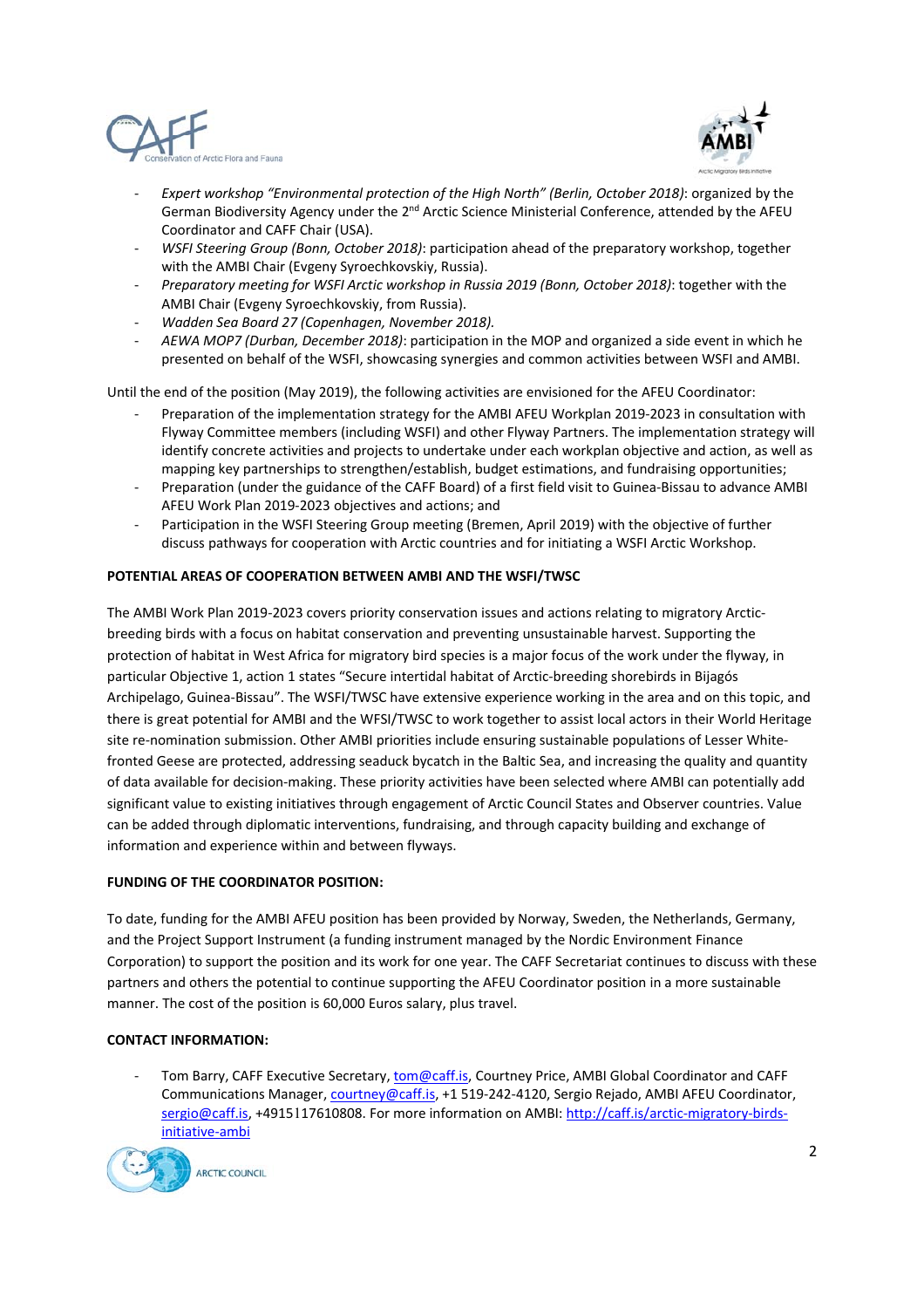



# **Annex 1 – AMBI BACKGROUND**

AMBI is a project of the Conservation of Arctic Flora and Fauna (CAFF), the biodiversity working group of the Arctic Council. AMBI is designed to improve the conservation status and secure the long‐term sustainability of declining Arctic breeding migratory bird populations. Through conservation of a shared natural and cultural resource, AMBI will have a positive impact on societies for whom migratory birds are a source of livelihood and spiritual inspiration. The 2013 Arctic Biodiversity Assessment found that Many Arctic migratory species are threatened by overharvest and habitat alteration outside the Arctic, especially birds along the East Asian flyway. AMBI provides implementation of Recommendation #8 of the Arctic Biodiversity Assessment to '*reduce stressors on migratory species range‐wide, including habitat degradation and overharvesting on wintering and staging areas and along flyways and other migration routes'*.

AMBI was approved by Arctic Council Ministers in April 2015. It identifies on-the-ground actions to improve the conservation status and secure the long-term sustainability of declining Arctic-breeding migratory bird populations. It aims to enhance cooperation between Arctic and non‐Arctic nations that host Arctic migratory birds throughout the year. Work is guided by the AMBI Work Plan 2019‐2023.

AMBI organizes activities across four flyways:

- East Asian‐Australasian Flyway;
- African‐Eurasian Flyway;
- Americas Flyway:
- Circumpolar Flyway.

AMBI has brought together experts and partners from across the globe to develop workplans for each of the above flyways that address priority conservation needs of AMBI priority species in each respective geography. Actions proposed by AMBI are designed to bring added value to ongoing conservation programs, or to address issues that are currently underrepresented. While each of these flyway workplans are intended to stand alone, there are several crosscutting themes that are relevant for all flyways.

At a recent implementation meeting in Rovaniemi, Finland, AMBI representatives and experts identified four crosscutting actions that need to be implemented in all flyways, and which are reflected in this workplan:

- 1. Increase **data sharing and standardization** along and across flyways
- 2. Assess **cumulative effects** on Arctic-breeding migratory bird populations including climate change, pollution, shipping, fishing, infrastructure development, habitat loss, and harvest
- 3. Support conservation actions for Arctic-breeding migratory birds in non-Arctic countries through **coordinated cooperative efforts** with embassies and other diplomatic efforts**,** including supporting on‐ going actions and initiatives
- 4. Support the **sharing of experiences and expertise** between wetlands that support Arctic‐breeding migratory bird populations